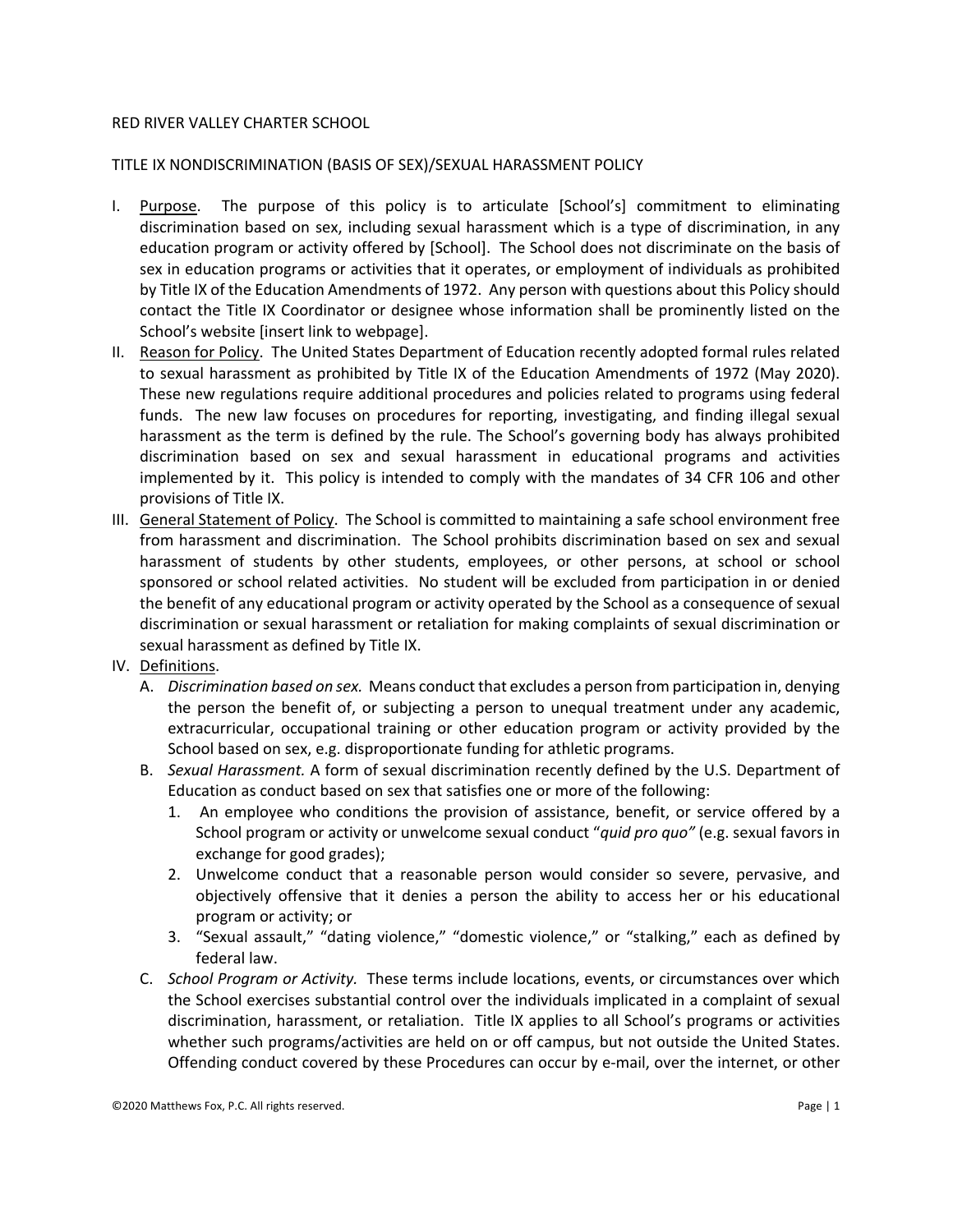technologies, such as social media, if the School has the requisite authority to control the students' conduct on these technologies.

- V. Title IX Coordinator. The School's governing body hereby authorizes the School's Head Administrator, or a position determined by the Head Administrator as the School's Title IX Coordinator. The Head Administrator shall also designate an alternate Title IX Coordinator in the event a complaint is against the Title IX Coordinator or the designated Title IX Coordinator is unavailable to accept a complaint. The Title IX Coordinator should be contacted about inquiries regarding individual's rights and protections afforded under Title IX. The Title IX Coordinator's contact information along with this Policy shall be prominently published on the School's website, in each student and employee handbook, employment applications, notices of employment opportunities and such other School publications as appropriate. The Title IX Coordinator will be responsible for coordinating the School's efforts to comply with Title IX requirements and shall receive complaints of discrimination based on sex or sexual harassment, or retaliation.
- VI. Grievance Policy Procedures. The School's administration will publish notice of and adopt grievance procedures that ensure a prompt and equitable resolution of student and employee complaints alleging any action that would be a violation of Title IX provisions. Grievance procedures shall comply with the requirements of the U.S. Department of Education's Final Rule on Sexual Harassment. 34 CFR Part 106. The grievance procedures shall include how to report or file a complaint of sex discrimination, how to report or file a formal complaint of sexual harassment, describe the investigation process, and how the School will respond to the complaint among other requirements. Parents and guardians as well as the Title IX Coordinator may file a formal complaint of sexual harassment, even if the student does not wish to file the complaint. Grievances and formal complaint processes will include reasonable prompt time frames for the process and any appeals. Procedures shall be consistent and comply with laws applicable to confidentiality, including FERPA.
- VII. Reporting. The School's procedures shall provide that any person may report sexual harassment or discrimination. The report may be made in person, by mail, telephone or email, using the Title IX Coordinator's contact information or by any other means that would result in the Title IX Coordinator receiving the complaint either verbally or in writing.
- VIII.School's Response Obligations. The School's procedures shall include prompt processing of complaints. In cases of sexual harassment complaints, the School will offer supportive measures to the alleged victim, even if no complaint is filed. All complaints will be investigated and if the alleged conduct does not constitute a violation under Title IX, the School must dismiss the complaint for purposes of Title IX, but it may still address the violation under other violations of the School's code of acceptable conduct. The School will provide remedies where a violation has been established, but not impose disciplinary sanctions without following the grievance procedures. The School requires Title IX Coordinators, investigators and persons who facilitate the requirements of this Policy to be free from conflicts of interest or bias against the complainant or respondent.
- IX. Employee Obligation to Report. Any school employee who learns of actions that may constitute discrimination based on sex or sexual harassment must report that information to the Title IX Coordinator. Employees have an independent legal duty to report child abuse and/or child neglect to the responsible legal authorities.
- X. Notification of Policy. The School will take affirmative steps to ensure that notices required under Title IX and this policy are posted timely, routinely updated, effectively located to ensure that students, parents, employees and others affected by this policy are given adequate notice of their rights hereunder. The policy shall be published once in a local newspaper within ninety (90) days of adoption, other publications by the School, employment applications, recruitment materials,